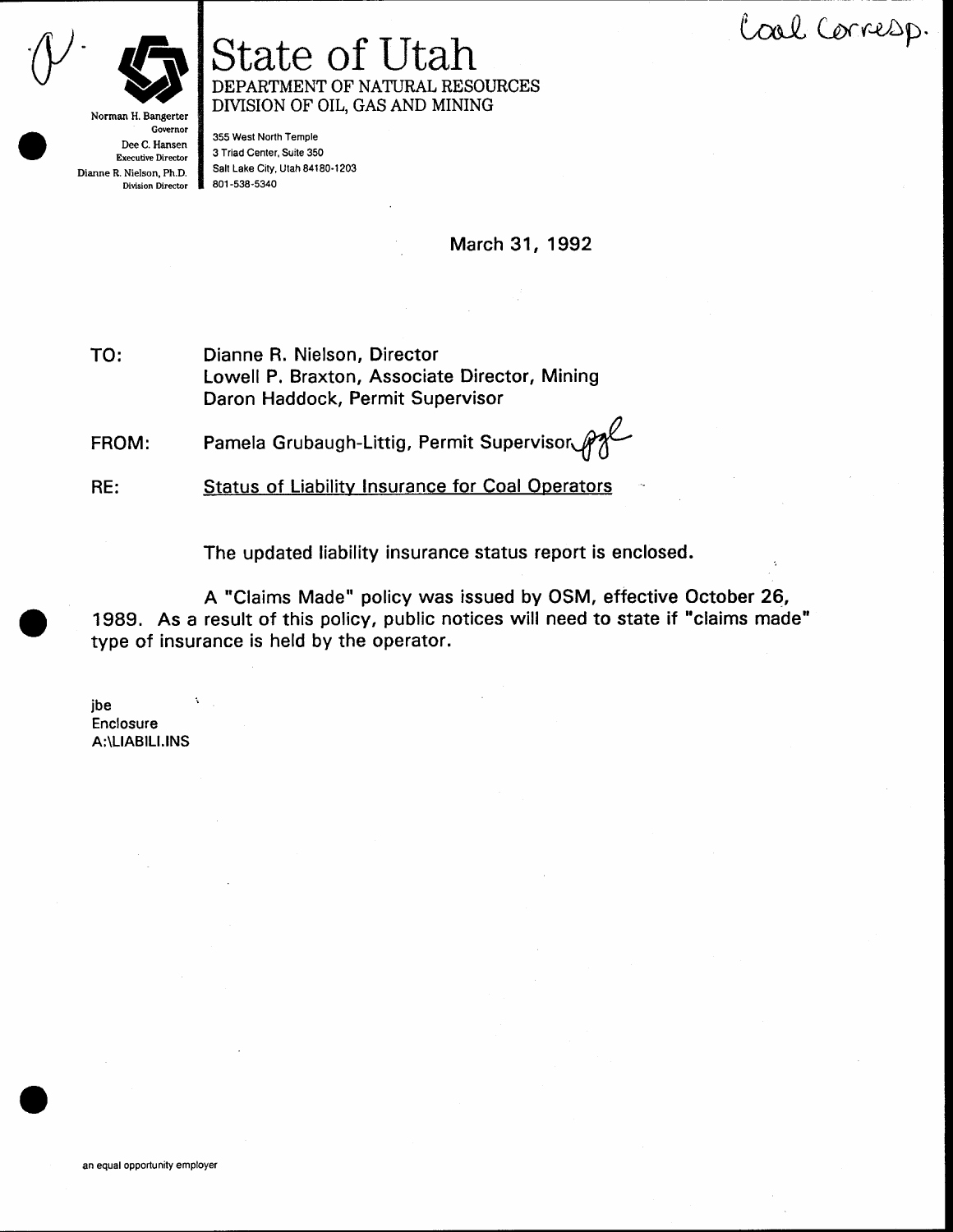

LIABILITY INSURANCE FOR COAL MINES

| Page 1                                                                                                            |                      |                                                             |                          |                      |                     |                                                                    |                                        | As of March 31, 1992                                  |
|-------------------------------------------------------------------------------------------------------------------|----------------------|-------------------------------------------------------------|--------------------------|----------------------|---------------------|--------------------------------------------------------------------|----------------------------------------|-------------------------------------------------------|
| Name of Project                                                                                                   | <b>Policy Number</b> | <b>Primary Insurance Company</b><br>(Best's Rating)<br>1661 | Effective<br>Dates       | "Accord"<br>ŋ<br>orm | (Explosives)<br>XCU | Per Occurrence<br><b>Retroactive Date</b><br><b>Claims Made or</b> | <b>Cancellation</b><br><b>Fanguage</b> | <b>Certificate Holder</b><br>(State of Utah-<br>DOGM) |
| Valley Camp Coal Co.<br><b>ACT/007/001</b><br>Belina Mines                                                        | GLR989050            | £<br>Home Indemnity Company                                 | 26/10/70<br>$-16/101/50$ | ទី                   | <b>Nes</b>          | Occurrence                                                         | Yes                                    | ≿es                                                   |
| Willow Creek<br>American Electric Power<br>ACT/007/002<br>Inci: Blackhawk Coal Co.                                | AEP 60882-CM         | Acceleration National<br>Insurance Company (A)              | 26/10/20<br>-18110/20    | οs                   | Yes                 | <b>Claims Made</b><br>02/10/20                                     | š                                      | Yes                                                   |
| ACT/007/004<br>Amax Coal Company<br><b>Castle Gate Mine</b>                                                       | SRL3345058           | Σ<br>Continental Insurance Co.                              | 26/10/70<br>$-16/10/10$  | ទី                   | Yes                 | <b>Claims Made</b><br>04/01/86                                     | Yes                                    | Yes                                                   |
| Skyline Mine/Eccles Cyn<br>Coastal Corp. ETAL<br><b>ACT/007/005</b>                                               | 2Y51785              | Old Republic Insurance<br>Company (A)                       | 12/31/92<br>$-181181 -$  | čs                   | Yes                 | Occurrence                                                         | Yes                                    | Yes                                                   |
| and its subsidiary Co.<br>Star Point<br><b>Cyprus Minerals Co.</b><br>ACT/007/006                                 | <b>RMGL3252826</b>   | National Union Fire<br>Insurance Company (A+)               | 26/10/20<br>$-18/10/21$  | γes                  | Yes                 | <b>Claims Made</b><br>07/01/89                                     | Yes                                    | Yes                                                   |
| Sunnyside Coal Company<br>Sunnyside Mines<br>ACT/007/007                                                          | 3710-05-85           | Federal Insurance Co.<br>F<br>H                             | 12/02/92<br>12/02/91     | kes                  | Yes                 | Occurrence                                                         | Yes                                    | yes                                                   |
| <b>Better Address and Street</b> of Street<br>King Mines #4,<br>U. S. Fuel Co.<br>ACT/007/011<br><b>១ &amp; G</b> | Q0-989865149M19      | Planet Insurance Co.<br>كي<br>ح                             | 04/01/92<br>$-18/82/21$  | λes                  | Yes                 | Occurrence                                                         | Yes                                    | Yes                                                   |

ŧ

SW 18

 $\frac{1}{2}$ 

照复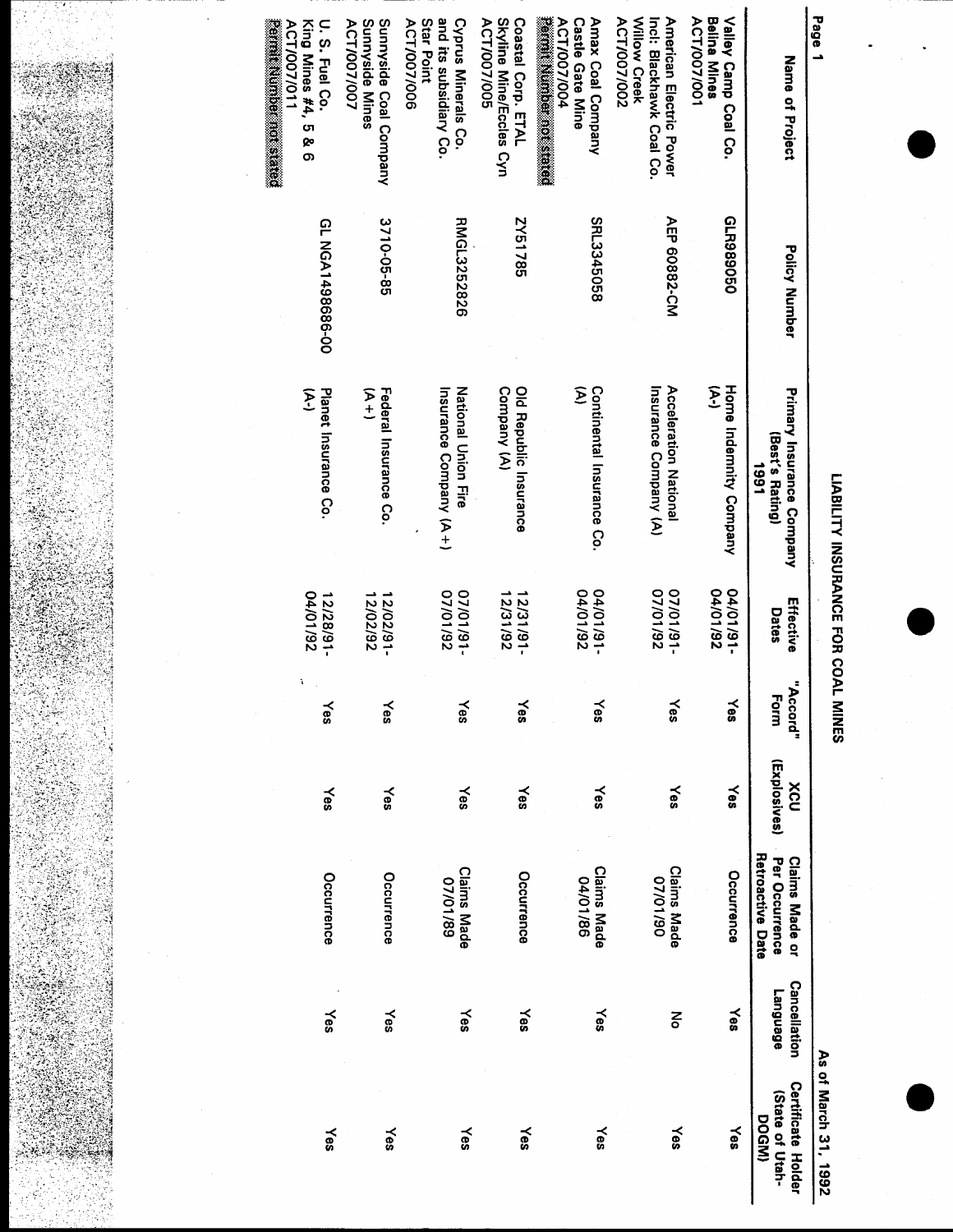| ı |
|---|
|   |
|   |
|   |
|   |

| Page 2                                                                                                                  |                                  |                                                             |                                                                  |                  |                            |                                                             |                                | As of March 31, 1992                                  |
|-------------------------------------------------------------------------------------------------------------------------|----------------------------------|-------------------------------------------------------------|------------------------------------------------------------------|------------------|----------------------------|-------------------------------------------------------------|--------------------------------|-------------------------------------------------------|
| Name of Project                                                                                                         | <b>Policy Number</b>             | <b>Primary Insurance Company</b><br>(Best's Rating)<br>1991 | Effective<br>Dates                                               | "Accord"<br>Form | (Explosives)<br><b>XCU</b> | Retroactive Date<br><b>Claims Made or</b><br>Per Occurrence | <b>Cancellation</b><br>ponousa | <b>Certificate Holder</b><br>(State of Utah-<br>DOGM) |
| Wellington Prep.<br>Genwal Coal Co.<br>Nevada Electric Investmt<br><b>ACT/007/012</b><br><b>Castle Valley Resources</b> | GLCM 541 97 43RA                 | Co. of Pittsburgh, PA (A+)<br>National Union Fire Ins       | 01/01/92<br>$-16/10/10$                                          | Yes              | Yes                        | <b>Claims Made</b><br>12/22/86                              | ≿es                            | Yes                                                   |
| <b>Agency</b><br>ACT/007/013<br>Horse Canyon<br>Intermountain Power                                                     | <b>NO 416A1A91</b>               | Insurance Services Limited<br>Associated Electric and Gas   | 26/60/90<br>-16/60/90                                            | 중                | Yes                        | <b>Claims Made</b><br>06/09/86                              | Yes                            | Yes                                                   |
| Gordon Creek #2, #7 & #8<br><b>ACT/007/016</b><br>Mountain Coal Co.                                                     | ISL GI 077856-6                  | North America (A)<br>Insurance Company of                   | 01/01/93<br>$-06/10/10$                                          | Yes              | Yes                        | Occurrence                                                  | Yes                            | Yes                                                   |
| Gordon Creek #3 & #6<br><b>ACT/007/017</b><br>Mountain Coal Co.                                                         | ISL GI 077856-6                  | North America (A)<br>Insurance Company of                   | 01/01/93<br>-06/10/10                                            | Yes              | Yes                        | Occurrence                                                  | Yes                            | $\approx$                                             |
| Sun Co. & Affiliates<br>ACT/007/018<br>Soldier Canyon<br>Incl: Soldier Creek Coal                                       | $\lambda$ -91<br>TLJSLG-186T908- | E<br>Travelers Indemnity Co.                                | <b>Cancelled</b><br>Until<br>-16/10/10                           | Yes              | ≫s                         | <b>Not Stated</b>                                           | ≻es                            | Yes                                                   |
| <b>Andalex Resources</b><br>ACT/007/019<br><b>Centennial Mine</b>                                                       | 3710-25-94                       | A+)<br>Federal Insurance Co.                                | 26/10/20<br>$-16/10/21$                                          | Yes              | ≻es                        | Occurrence                                                  | Yes                            | Yes                                                   |
| No. American Equities<br>ACT/007/021<br>Blazon #1                                                                       | MXC-802-39-441                   | Σ<br>Fireman's Fund Ins. Co.                                | <b>RENEWED</b><br><b>NOT</b><br>Expired<br>11/22/91<br>11/22/90- | Yes              | 종                          | Occurrence                                                  | (30 Days)<br>≿es               | Yes                                                   |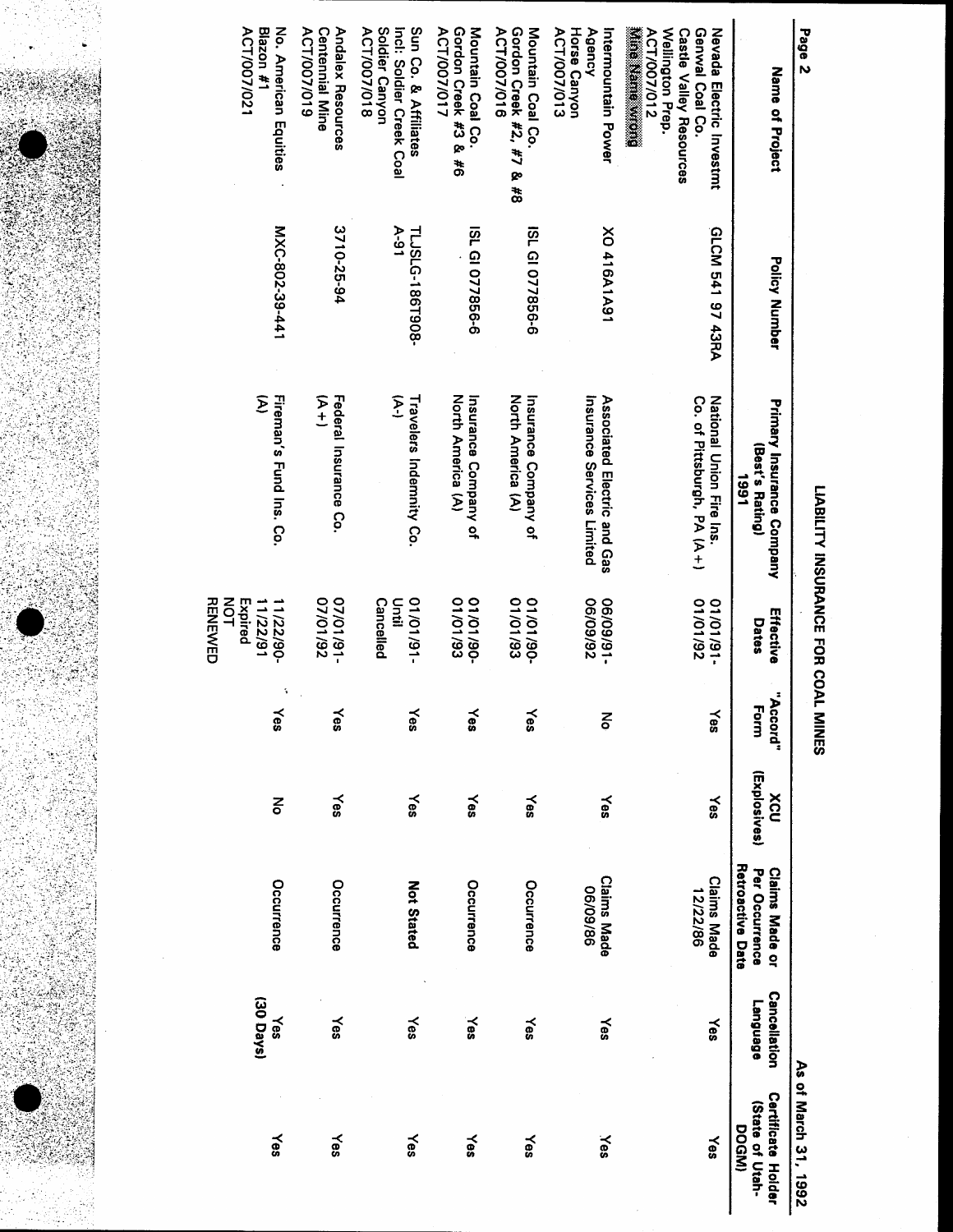LIABILITY INSURANCE FOR COAL MINES

As of March 31, 1992

| Page 3                                                                                  |                           |                                                      |                                           |                  |                     |                                                             |                                        | עבו והמומונה וה נהג                                    |
|-----------------------------------------------------------------------------------------|---------------------------|------------------------------------------------------|-------------------------------------------|------------------|---------------------|-------------------------------------------------------------|----------------------------------------|--------------------------------------------------------|
| Name of Project                                                                         | Policy Number             | Primary Insurance Company<br>(Best's Rating)<br>1991 | Effective<br>Dates                        | "Accord"<br>Form | (Explosives)<br>Xcu | Retroactive Date<br><b>Claims Made or</b><br>Per Occurrence | <b>Cancellation</b><br><b>Fanguage</b> | <b>Certificate Holder</b><br>(State of Utah-<br>DOGMI) |
| Mountain Coal Co.<br>ACT/007/022<br>C. V. Spur                                          | ISL GI 077856-6           | North America (A)<br>Insurance Company of            | 01/01/93<br>01/01/90-                     | Yes              | Yes                 | Occurrence                                                  | ≻es                                    | Yes                                                    |
| Wildcat Loadout<br>Andalex Resources, Inc<br>ACT/007/033                                | 3710-25-94                | $\sum_{t=1}^{n}$<br>Federal Insurance Co.            | $-16110120$<br>26/202/2                   | $\leq$           | Yes                 | Occurrence                                                  | Yes                                    | Yes                                                    |
| Sun Co. and Affiliates<br>Soldier Creek Coal Co.<br>ACT/007/034<br>Banning Loadout      | $A-91$<br>TLJSLG-186T908- | ع<br>Travelers Indemnity Co.                         | <b>Cancelled</b><br>들<br>르<br>$-16/10/10$ | ≿es              | Yes                 | <b>Not Stated</b>                                           | Yes                                    | Yes                                                    |
| (Savage Coal Service<br><b>Contractor</b> )                                             | GL5407160RA               | Insurance Co. (A+)<br><b>National Union Fire</b>     | -88/10/10<br>Cancelled<br>Until           |                  |                     |                                                             |                                        |                                                        |
| Sunnyside Fuels Corp.<br>PRO/007/035<br>Environmental Power Corp.                       | GL5413729RA               | National Crion Fire<br>Insurance Co. (A+)            | 18/25/91<br>03/25/90-                     |                  |                     |                                                             |                                        |                                                        |
| Western States Minerals<br>J. B. King<br><b>ACT/015/002</b>                             | 16-11-0175                | Federal Instrance Co. (A+)                           | 12/31/92<br>12/31/91                      | Yes              | Yes                 | Occurrence                                                  | Yes                                    | Yes                                                    |
| ACT/015/004<br>Mountain Coal Co.<br>Huntington #4                                       | ISL GI 077856-6           | North America (A)<br>Insurance Company of            | 01/01/93<br>$-06/10/10$                   | Yes              | Yes                 | Occurrence                                                  | yes                                    | Yes                                                    |
| Hidden Valley Coal Co.<br><b>CalMat Co.</b><br>Hidden Valley Mihe<br><b>ACT/015/007</b> | 9969174029                | স<br>+<br>Transportation Ins. Co.                    | 26/10/20<br>-18110170                     | Yes              | $\sum_{i=1}^{n}$    | Occurrence                                                  | Yes                                    | Yes                                                    |

348

ia<br>T

ŷ

ł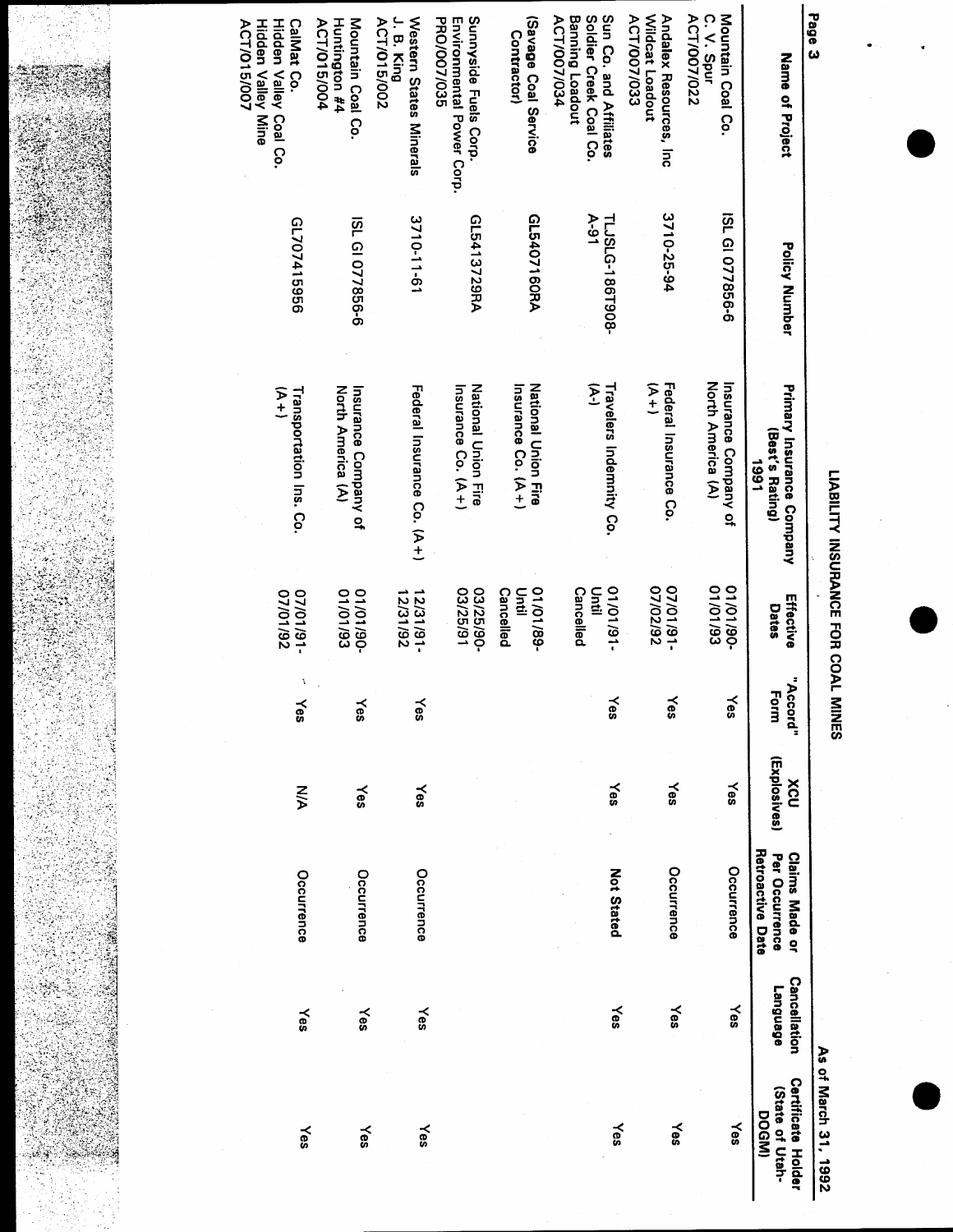| i<br>۱<br>I |
|-------------|
| ۱           |
|             |
|             |

ACT/015/025 Co-Op Mining Co. ACT/015/021 Bear Canyon Trail Canyon Co-Op Mining Co. ACT/015/019 Cottonwood/Wilberg Pacificorp Electric ACT/015/018 Deer Creek **ACT/015/015 Emery Mine** ACT/015/009 Mountain Coal Co. Pacificorp Electric ACT/015/017 Des-Bee-Dove Pacificorp Electric Consolidation Coal Co. Trail Mountain #9 Mine Page 4 Operations Operations Operations Name of Project FM-10088 GLM-10088 3YL 945 4444 X0296A1A91 X0296A1A91 X0296A1A91 ISL GI 077856-6 Policy Number Σ Homestead Insurance Co. Σ Homestead Insurance Co. Limited Gas Insurance Services Associated Electric and Gas Insurance Services Associated Electric and Limited Gas Insurance Services  $\widetilde{A}$ Limited Associated Electric and Casualty **Lumbermens Mutual** North America (A) Insurance Company of Primary Insurance Company (Best's Rating) 1661 01/01/93 01/01/93 01/01/92 16/10/192 01/01/93 02/24/93 02/24/93 02/24/92 02/24/92-02/24/93 02/24/92 **Cancelled** Effective Dates "Accord" Form Yes Yes Yes Yes  $\leq$ Yes Yes (Explosives) ≿es  $X$ es ≿es Yes XCU Yes ≿es 중 Retroactive Date Claims Made or<br>Per Occurrence **Claims Made**<br>12/24/86 **Claims Made Claims Made** Occurrence Occurrence Occurrence Occurrence 12/24/86 12/24/86 Cancellation **Language** ≿es Yes Yes ≿es Yes Yes Yes As of March 31, 1992 **Certificate Holder** (State of Utah-DOGM) Yes Yes Yes Yes Yes Yes Yes